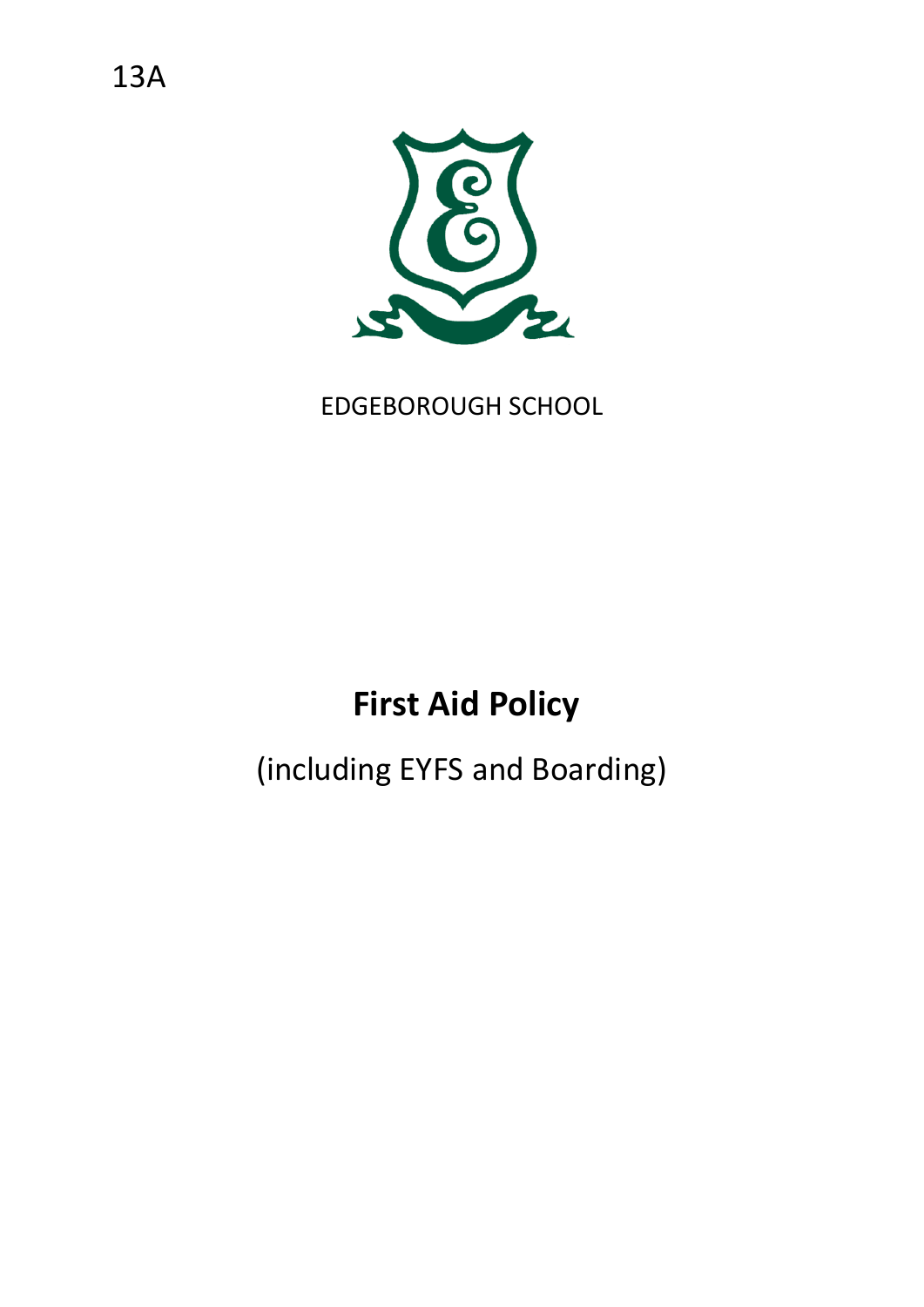# **UPDATE LOG**

| <b>DATE</b> | <b>CHANGE</b>                                  | <b>By Whom</b> |
|-------------|------------------------------------------------|----------------|
| 08.05.2018  | Updated                                        | CJ             |
| 22.05.18    | Checked formatting and review                  | <b>DJWT</b>    |
| 08.10.18    | Added updated first aid qualifications list    | <b>DJWT</b>    |
| 01/11/2019  | Policy reviewed                                | KA             |
| 21.12.2020  | <b>Compliance Review</b>                       | <b>CH</b>      |
| 19.01.2021  | References to Paediatric First Aid and Care of | EB             |
|             | Boarders added                                 |                |
| 7/9/2021    | <b>EYFS review</b>                             | JS             |
| 23/09/2021  | Full policy review                             | EB             |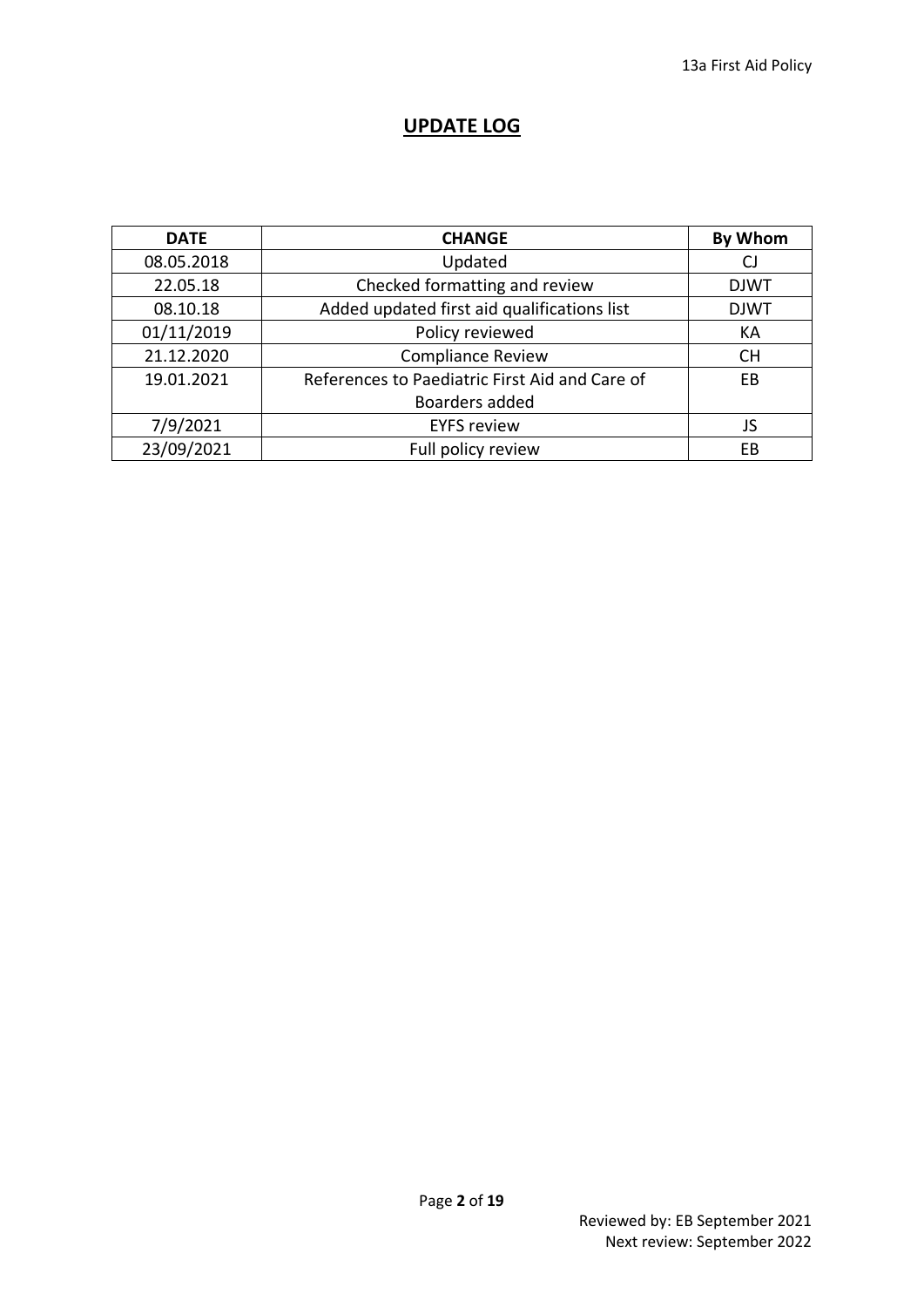# **Contents**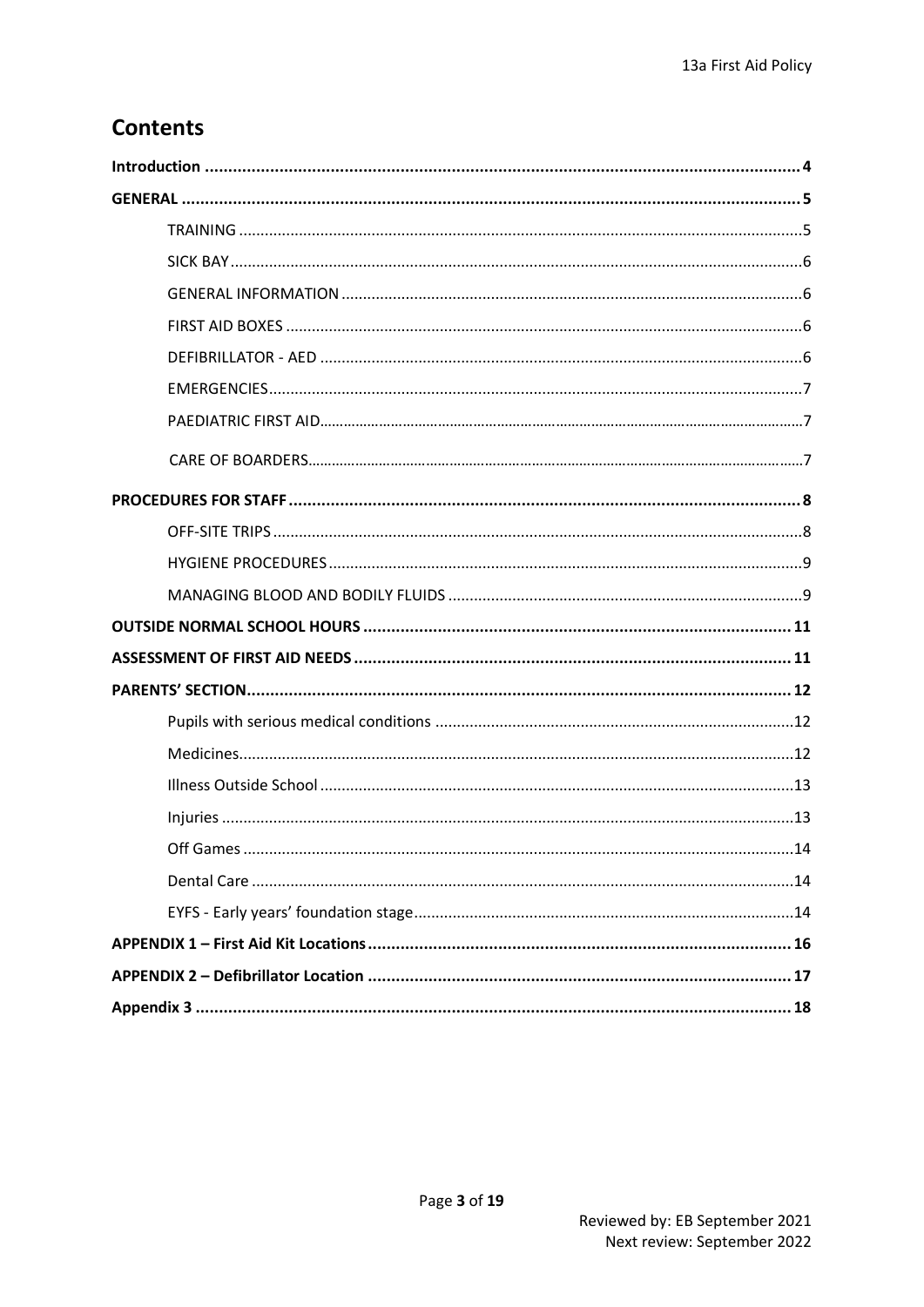# <span id="page-3-0"></span>**Introduction**

First aid is the immediate treatment necessary for the purpose of preserving life and minimising the consequences of injury or illness until expert medical assistance can be obtained. First aid also includes the initial treatment of minor injuries, which will not need treatment by a medical practitioner. The object of first aid is to offer assistance to anyone injured or suddenly taken ill before expert help from a doctor or nurse is available, or before an ambulance arrives.

The School is committed to provide first aid care for any pupil, member of staff or visitor who suffers an injury or illness whilst on school premises or off-site as part of a school activity. In this respect Edgeborough School seeks to meet their obligations under The Health and Safety at Work Act, The Management of Health and Safety at Work Regulations, The Health and Safety (First-Aid) Regulations 1981, HSE Approved Code of Practice & Guidance L74 – First Aid at Work, by:

- Carrying out an assessment of First Aid needs to identify the School's requirements across the broad spectrum of activities undertaken both on and off site.
- Making available suitably trained personnel to act as First Aiders or Emergency First aiders at all times when people are on the school premises and also off the premises whilst on school visits.
- Maintaining a dedicated Sick Bay at Edgeborough.
- Keeping detailed records of illnesses, accidents and injuries together with an account of any first aid treatment, non-prescription medication or treatment given to a pupil. The School has procedures in place for ensuring that these records are reviewed regularly to minimise the likelihood of recurrence wherever possible.
- Providing an up to date list of all First Aiders and Emergency First Aiders for all staff and arranging training and refresher training as recommended by the HSE Guidance on First Aid for Schools.
- Providing suitably equipped first aid boxes and bags in designated areas, mini-buses and for trips or away matches.
- Reporting to the Health and Safety Executive any incidents that fall within the scope of the Reporting of Injuries, Diseases and Dangerous Occurrences Regulations 2013 (RIDDOR).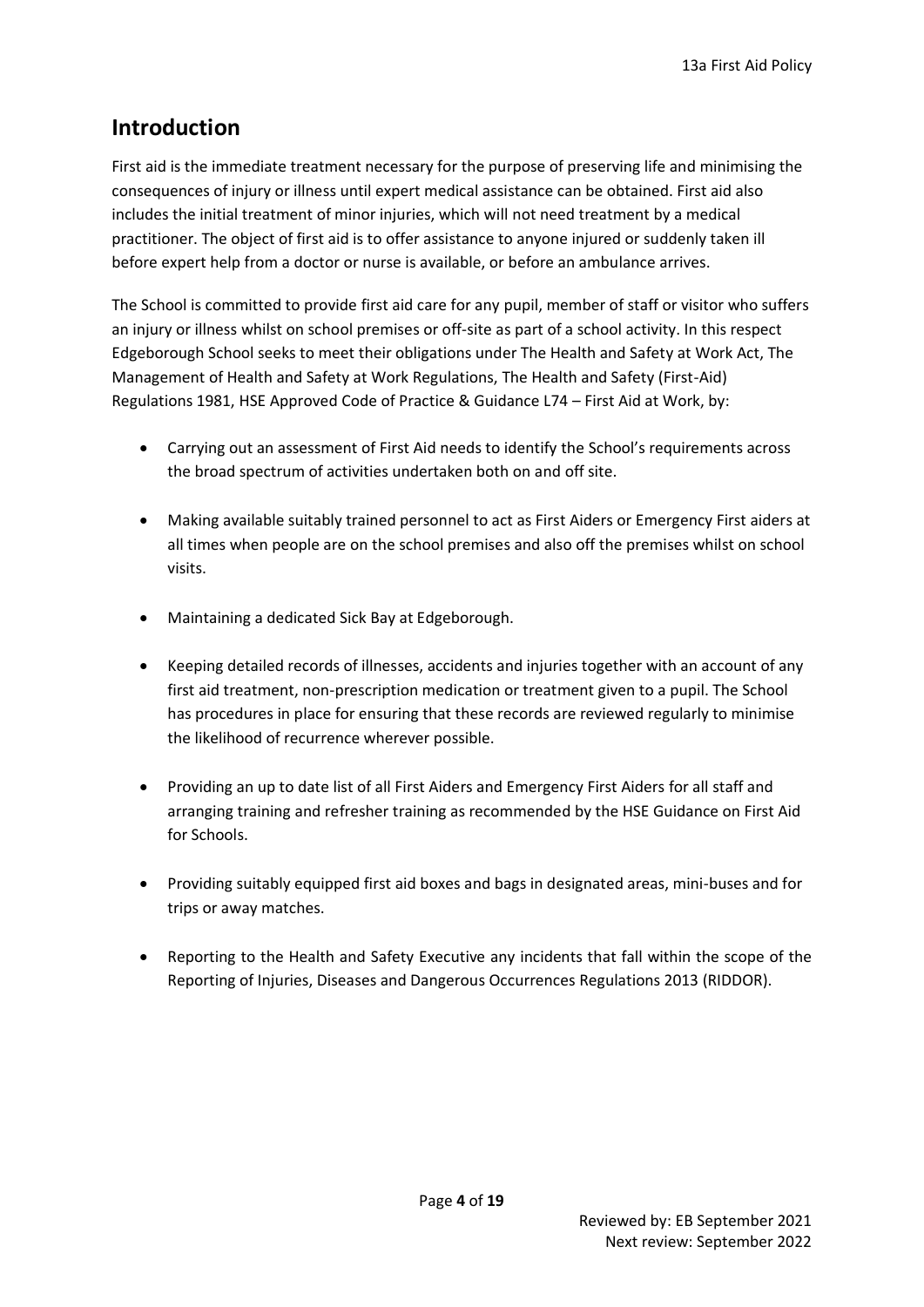# <span id="page-4-0"></span>**GENERAL**

The health and welfare of children at Edgeborough School is of paramount importance to us.

# <span id="page-4-1"></span>**TRAINING**

Staff are trained (and retrained) as appropriate to their roles, to refresh their first aid capabilities and to ensure that their certification remains current. The school has four types of First Aider:

**A Paediatric First Aider** (PFA) is someone who has undergone an approved training course in Paediatric First Aid and who holds a current certificate. Paediatric First Aid training (3 day/blended) is provided for key EYFS and First Aid duty staff at Edgeborough School in addition to the basic one day first aid training. Their role involves:

- undertaking first aid treatment in accordance with their training
- summoning an ambulance or other external medical services
- ensuring that appropriate records are kept

There will be at least one Paediatric First Aider on site at all times when Early Years' Foundation Stage children are in school.

**A First Aider** (FAW) is someone who has undergone an approved training course in First Aid at Work and who holds a current First Aid at Work Certificate. FAW training (3 day) is arranged for key staff and for those staff who supervise pupils in high risk areas and activities or places remote from help. Their role involves:

- undertaking first aid treatment in accordance with their training
- summoning an ambulance or other external medical services
- ensuring that appropriate records are kept

**An Emergency First Aider** (EFAW) is someone who has undergone an approved Emergency First Aid at Work training course (of minimum one day duration) and who holds a current Emergency First Aid at Work Certificate. EFAW training is provided for teaching and non-teaching staff as appropriate to the activities undertaken and identified by the Assessment of First Aid Needs. They are normally used in low hazard locations where the majority of people that may need first aid are members of the public and not employees. Their role involves:

- undertaking basic emergency first aid in accordance with their training
- summoning the assistance of a First Aider where available
- summoning an ambulance or other medical services
- ensuring that appropriate records are kept

**An Appointed Person** (APFA) is someone who is nominated to take charge of a situation in the absence of a qualified first aider or emergency first aider. Shorter non-HSE accredited First Aid awareness courses are provided by Edgeborough for new staff as part of their Induction to the School and other staff who would benefit from some awareness of first aid matters. Their role includes: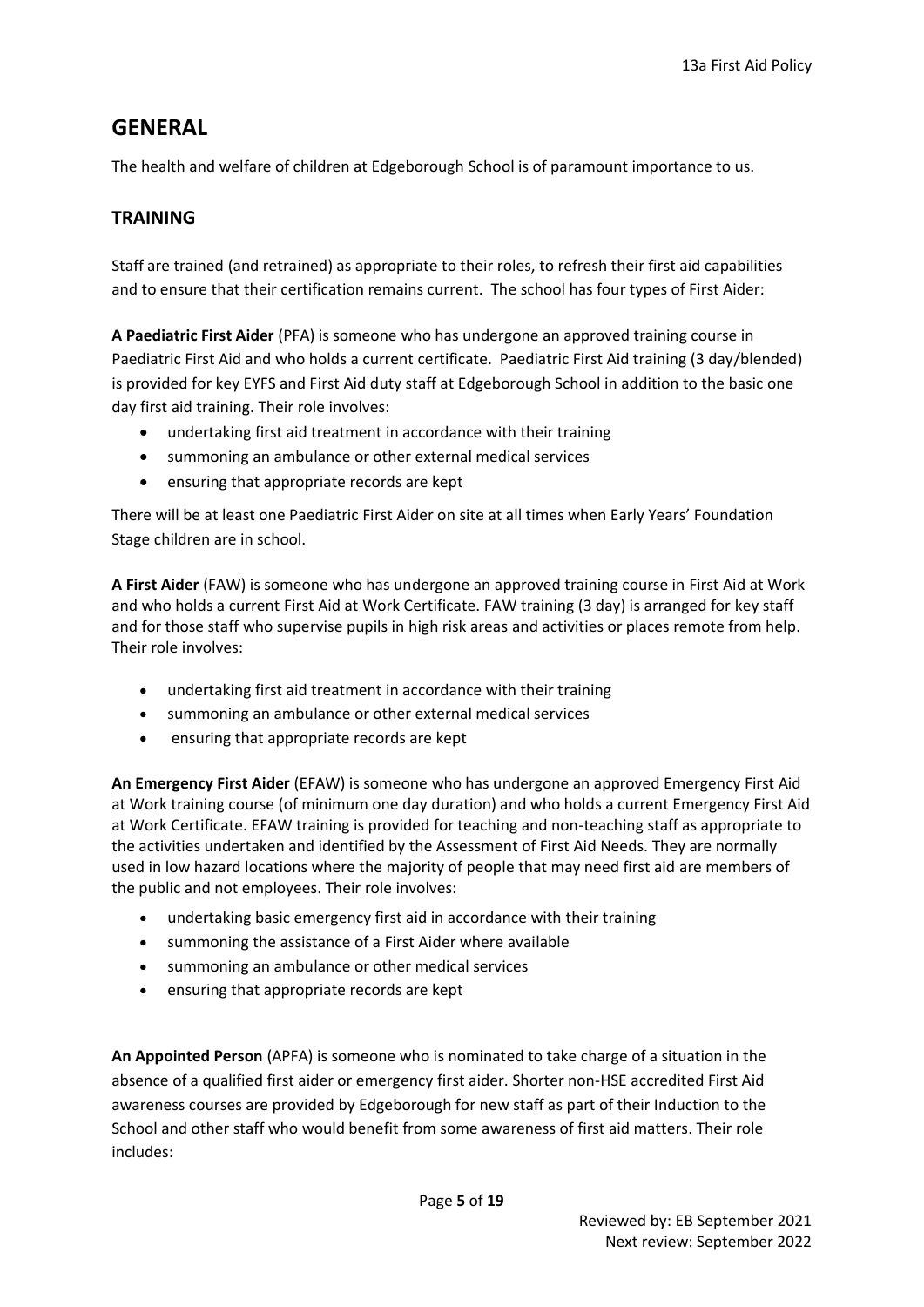- taking charge when someone is injured or falls ill
- calling an ambulance (where required)

### <span id="page-5-0"></span>**SICK BAY**

The Sick Bay is staffed by trained first aiders and is available for day pupils, boarders, staff and visitors. During term time it is staffed by the school Matron and a rota of other First Aiders so that 24-hour care is available for boarders.

The Sick Bay has the capability to care for sick or injured pupils on a temporary basis; it is not suitable or geared for longer term occupation. A day pupil, or boarder who falls ill during the day is to be collected during the normal working day and a boarder who falls ill during the night to be collected at the first available opportunity, usually the start of the school day.

### <span id="page-5-1"></span>**GENERAL INFORMATION**

- A list of first aiders is posted on notice boards around School and is maintained by Matron.
- All accidents must be reported to the Sick Bay where details of the accident and treatment are recorded.
- Staff taking pupils off-site for visits or sports matches must record any accidents on a School accident report form and hand this in to Matron or the Bursar on return to School.
- The Sick Bay staff will inform parents of the accident, subsequent first aid treatment and provide advice.
- Pupils with serious medical conditions, such as asthma, anaphylaxis and diabetes, are identified on the "R" Drive and pupil database (iSAMS) so that teaching staff are aware of this information and may seek advice from Matron if required.

### <span id="page-5-2"></span>**FIRST AID BOXES**

First aid boxes are placed in priority areas [Appendix 1]. Matron is responsible for checking all first aid equipment and the contents of the first aid boxes termly or half-termly depending on usage.

### <span id="page-5-3"></span>**DEFIBRILLATOR - AED**

As referred to by DfE Automated External Defibrillators (AEDs) A guide for schools February 2018, AEDs are designed to be used by someone without any specific training and by following step-bystep instructions on the AED at the time of use. The school circulates the manufacturer's instructions to all staff and provides a short general awareness briefing session in order to meet the statutory obligations and to raise awareness of the AED in school and to promote its use should the need arise.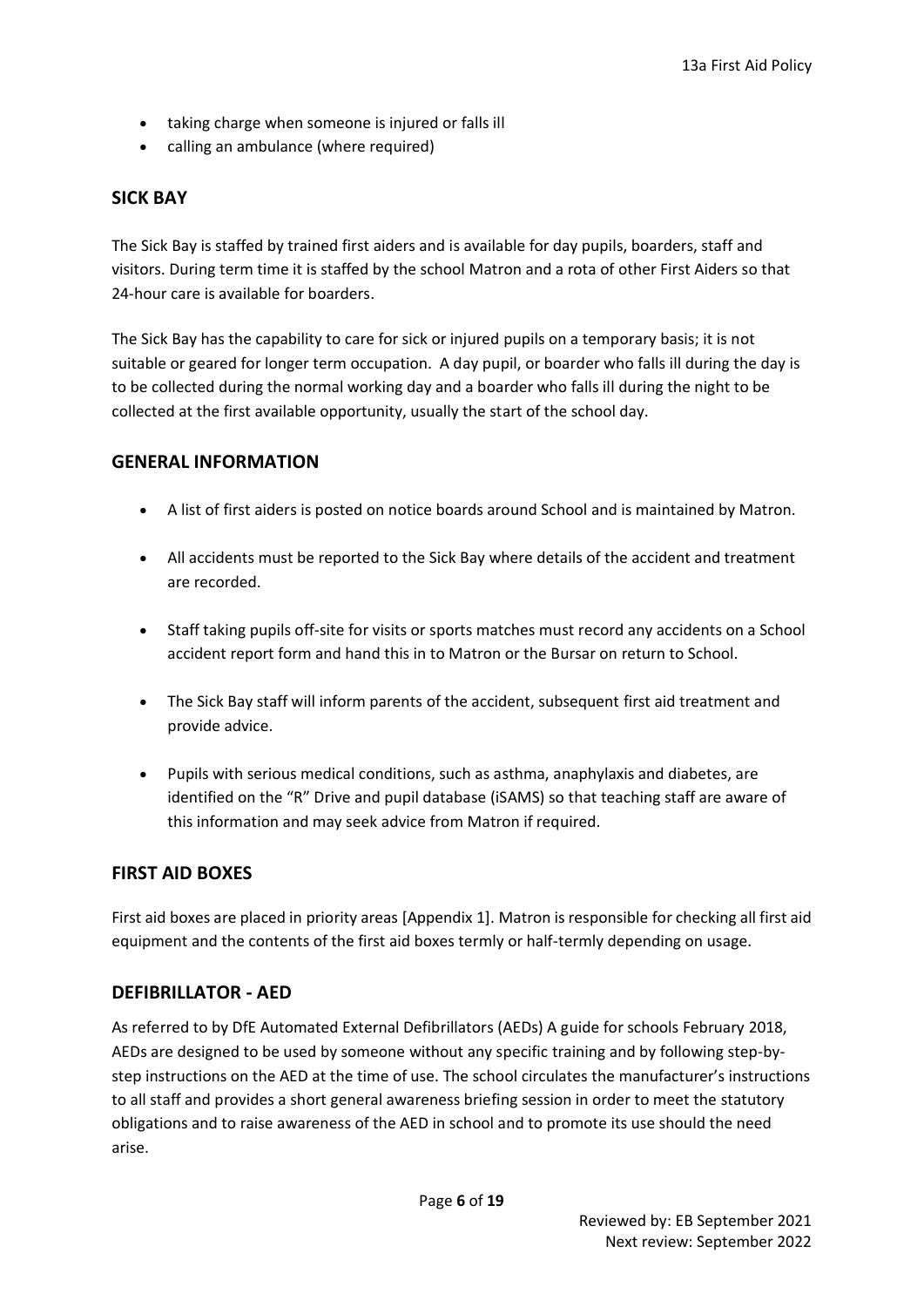*All staff receive basic AED training in regular First Aid Training refreshers.*

The AED is in a location which is externally accessible at all times to the community, allowing it to be used for incidents occurring off school premises, and outside school hours. It is visibly advertised that the school site has an AED on the main school entrance. [Appendix 2] The code for the defib is - **C159X**

## <span id="page-6-0"></span>**EMERGENCIES**

• If a first aider or Matron judges that further emergency treatment is required, an ambulance will be called and the parent will be contacted immediately. A member of staff will accompany the pupil to hospital and remain with them until a parent / guardian arrives.

# **PAEDIATRIC FIRST AID**

Teachers and Early Years practitioners regularly attend paediatric first aid courses which meet with Ofsted approval and adhere to the guidelines given (see updated First Aid Training List Appendix 3).

Minor accidents will be dealt with by the Nursery, Pre-School or Pre-Prep staff using protective surgical gloves. Accidents of a more serious nature, head injuries or if the member of staff is unsure of the implications involved, will be dealt with by Matron. With any head bump, parents will be called after the event.

Ice packs are not to be used on head injuries and only hypoallergenic plasters to be placed on children's minor cuts. First Aid kits are kept across the Nursery and Pre-Prep and are taken on all outings. The contents are constantly checked and replenished when necessary.

All accidents, however small, will be recorded on Accident Forms and signed by the staff member who witnessed the accident and who administered the follow up care. This form is then signed by the parent/carer on collection, with a copy given to the parent/carer and a copy filed. Any incidents recorded across the EYFS (either at home or at school, such as a child arriving with an injury or a biting incident at school) are noted in the Incident Book, with the written-up summary signed by the member of staff present and the parent/carer responsible for child.

More serious accidents, incidents and near misses are recorded on the relevant accident forms kept in Nursery and Pre-Prep and are completed by Staff responsible for child/children at the time of the event. These are then signed by the Head of Department and passed to Matron and the Bursar to be filed/acted on/reported.

# **CARE OF BOARDERS**

During the school day, the boarders will be cared for in the same manner as the day children. If a boarder is deemed too unwell for school in the morning, they will be cared for in the Boarding House, by House staff, until they can be collected by their parent or guardian.

Further details of how boarders' medical needs will be catered for can be found in the Boarding Policy.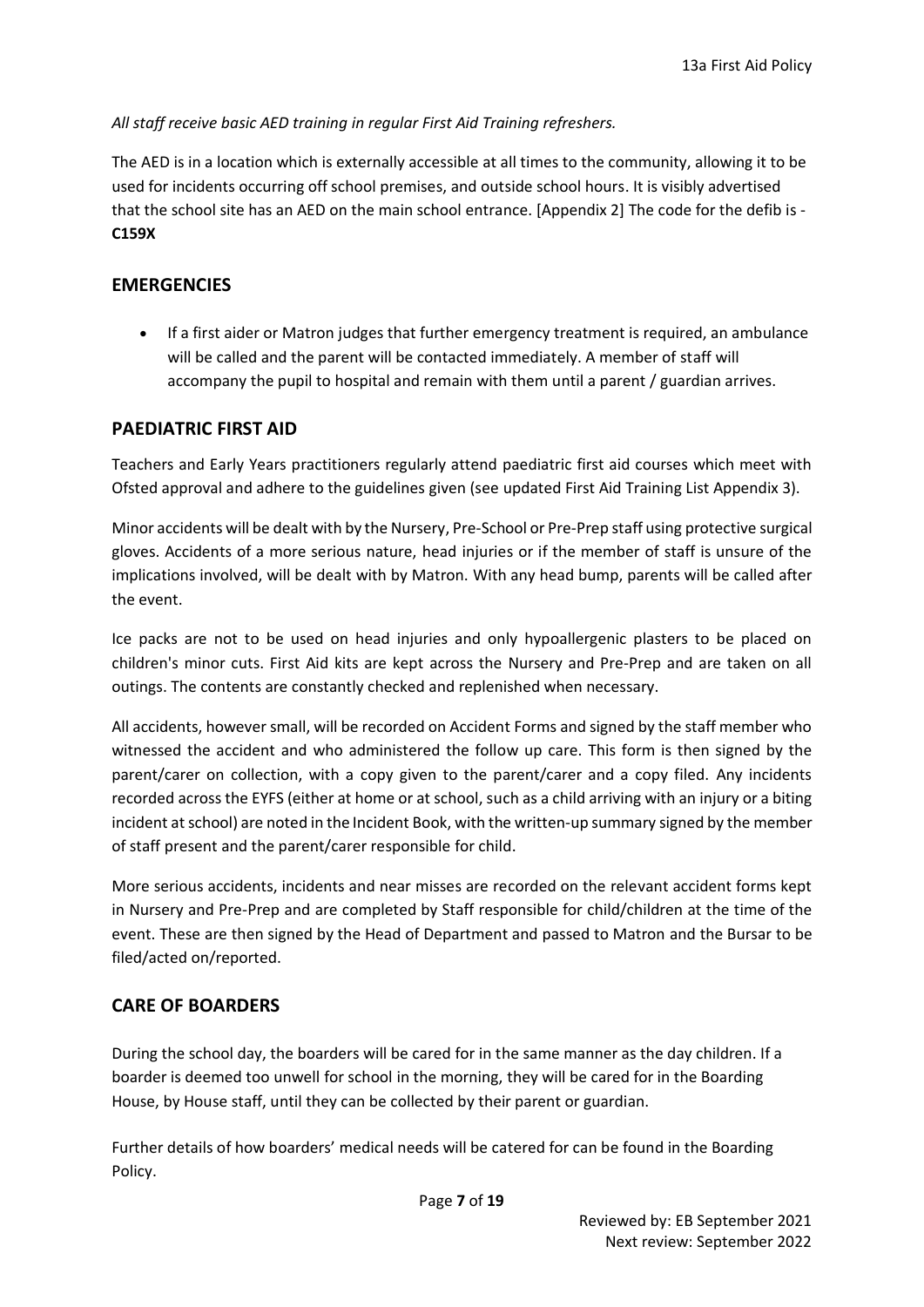# <span id="page-7-0"></span>**PROCEDURES FOR STAFF**

- Staff must ensure that they are aware of any pupils with serious medical conditions in their teaching groups. This information can be obtained from iSAMS. Matron will provide staff with advice and additional training relating to pupils with serious medical conditions on request.
- Staff must ensure that all sick notes are passed to Matron as quickly as practical. These notes are usually in the form of emails from parents or guardians.
- Accidents must be recorded on the accident forms, parents will be informed by Matron or the duty first aider. (Please see the Health & Safety Policy for further details on accident reporting procedures.)
- An ill or injured pupil should be escorted to the Sick Bay. If a pupil is injured in the last moments of the day and a parent / guardian / nanny is waiting to collect them then the full medical procedures should still be carried out before a pupil is released to the person collecting them, i.e. accident forms / taken to matron / assessments made / advice given. This is essential in the case of all head injuries.
- If movement is unwise, or is deemed to be unwise, the opinion of a fully qualified first aider must be sought and emergency services contacted immediately.
- For pupils with particular conditions (e.g. fainting, cuts, broken collar bone, diabetic hypoglycaemia, anaphylactic shock, and epileptic seizure) relevant information is available on the "R" Drive, the school database (iSAMS) or with Matron. Staff to carry out instructions as per aforementioned sources of information.

# <span id="page-7-1"></span>**OFF-SITE TRIPS**

- Staff are responsible for undertaking a risk assessment when taking pupils on an off-site visit or trip, and must ensure that appropriate medical devices (inhalers, adrenaline pens, etc) are taken and that at least one accompanying member of staff has first aid and adrenaline pen training. For low risk, non-residential educational trips, the organiser must ensure that a first aid box is taken.
- In line with Early Years' Foundation Stage guidelines, at least one member of staff who has current paediatric First Aid training will accompany every outing for children up to the age of five.
- All residential off-site trips must be accompanied by at least one appropriately trained first aider; the visit risk assessment will identify the number of first aiders required and any additional equipment required for pupils with serious medical conditions.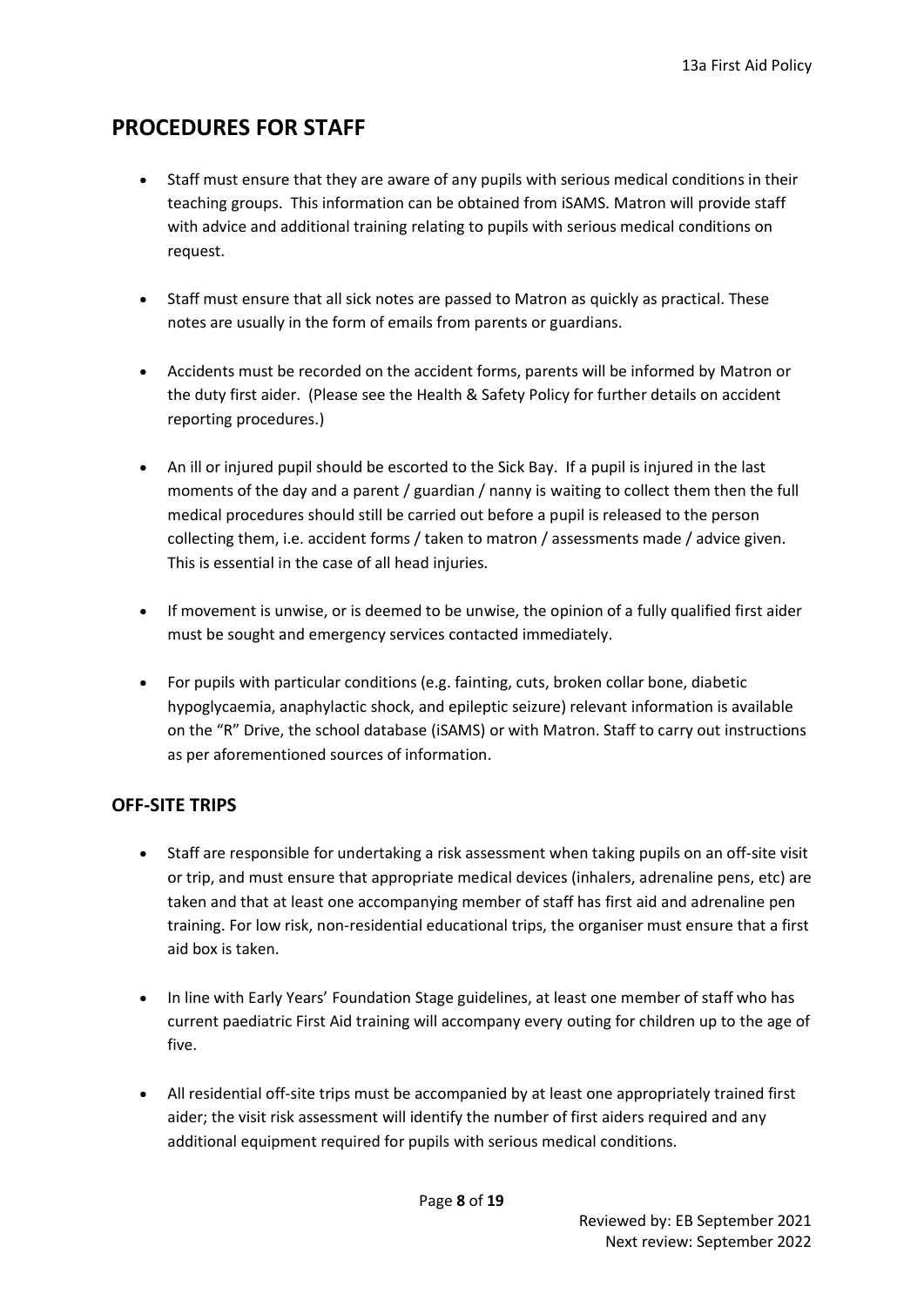#### <span id="page-8-0"></span>**HYGIENE PROCEDURES**

• All staff should take precautions to avoid infection and must follow basic hygiene procedures. Staff should have access to single-use disposable gloves and hand washing/sanitising facilities, and should take care when dealing with blood or other body fluids and disposing of dressings or equipment.

#### <span id="page-8-1"></span>**MANAGING BLOOD AND BODILY FLUIDS**

- Blood and body fluids (e.g. faeces, vomit, saliva, urine, nasal and eye discharge and semen) may contain viruses or bacteria capable of causing disease. It is therefore, vital to protect both yourself and others from the risk of cross infection. In order to minimise the risk of transmission of infection, both staff and pupils should practise good personal hygiene and be aware of the procedure for dealing with body fluid spillages.
- Spillages of blood and other body fluids should be cleaned up immediately taking the following precautions.

#### **Universal Precautions:**

- A trained member of staff should handle all body fluids [ Housekeeping / Matron].
- The immediate area should be cleared of people using hazard signs as necessary.
- Appropriate protective garments should be worn. These include Disposable gloves and apron; shoe protectors should also be used when appropriate.
- Organic matter should be removed using disposable absorbent cloths.
- The area should then be cleaned using hot water and detergent followed by the appropriate disinfectant taking into account the surface where the incident happened.
- The area should be dried thoroughly.

#### **Disposal and cleaning precautions:**

- All spillages of body fluids and material used during clearing up should be treated as "offensive hygiene waste" and be disposed of appropriately, double wrapped in a securely sealed coloured bag.
- Where blood or body fluids are contaminated with infectious materials this should be treated as "clinical waste" and should be double wrapped in a securely sealed coloured bag and brought to the sick bay ready for suitable disposal, in the bin provided, ready for specialist disposal.
- Relevant documentation should be kept on record.
- Non-disposable cleaning equipment, such as mops and buckets, should be disinfected and dried after use. It would be advisable to identify special mops and buckets to be used on these occasions. These will be colour coded (e.g. red) in order to prevent cross contamination.
- Contaminated clothing should be laundered separately on a hot wash.
- Carpets, soft furnishing and upholstery should be steam cleaned when possible.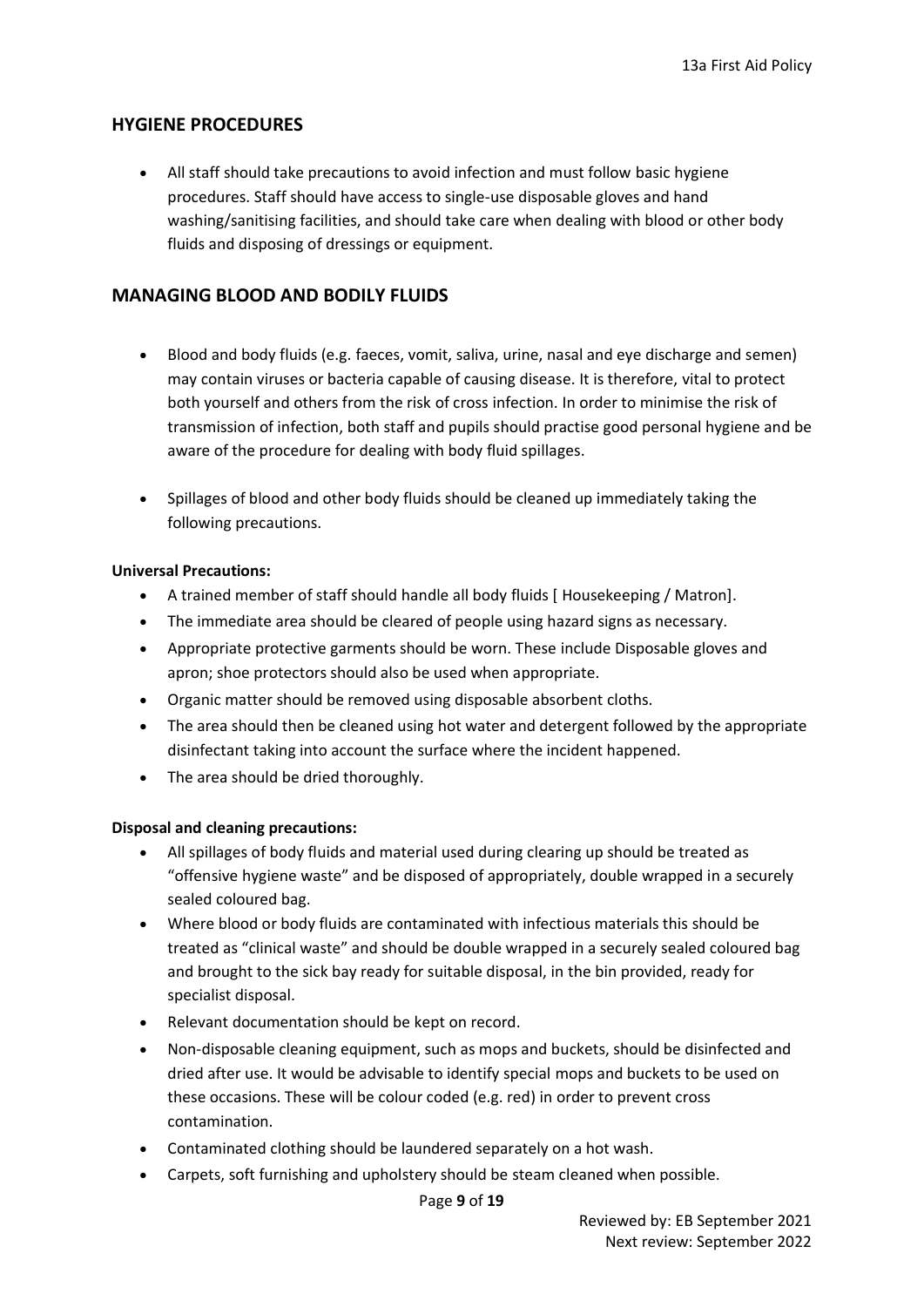• In cases of excessive spillage, these items should be disposed of as above.

#### **Procedure for staff:**

- All blood and body fluid spills should be notified to the cleaners via the Domestic Bursar and/or the School Matron, who will supervise the cleaning. When neither the Domestic Bursar nor Caretaker is available, the school Matron should take charge.
- The immediate area should be cleared of all people and hazard signs used if necessary.
- The appropriate casualty should be escorted to the health centre if they can be safely moved.
- Anybody handling the casualty should wear protective clothing, i.e. gloves and apron.
- During accidents and injuries, disposable gloves should be worn and can be found in all first aid kits. (It is recommended that these should be latex free in order to reduce the risk of latex allergies.)
- All bleeding wounds should be covered with a sterile dressing found in each first aid kit.
- Any surface upon which a body fluid has spilled should be cleaned, disinfected and dried thoroughly using the guidelines below.

#### **Managing accidental exposure to blood:**

Accidental exposure to blood and other body fluids can occur by:

- Percutaneous injury (e.g. from needles, instruments, bone fragments, significant bites that break the skin).
- Exposure of broken skin (e.g. abrasions, cuts and grazes).
- Exposure of mucous membranes, including the eyes and mouth.

The following action should be taken immediately following accidental exposure:

- Immediately stop what you are doing.
- In case of a wound, encourage bleeding of the wound by applying gentle pressure- do not suck.
- Wash thoroughly under running water.
- Dry and apply a sterile dry dressing.
- If blood and body fluids splash into eyes, irrigate with cold water. If blood and body fluids splash into your mouth, do not swallow. Rinse out several times with water.
- Report the incident to the school nurse or A & E out of hours.
- Complete an accident form.
- The School Matron will seek advice and a risk assessment carried out in consultation with the local health authority on further treatment.
- The School has an obligation to ensure that appropriate cleaning equipment is provided at all sites. It should also ensure this policy is accessible to all staff and guidelines are stored with cleaning equipment.
- Key members of staff should be trained in disposal of body fluid spills and identified to all staff [Housekeeping / Matron].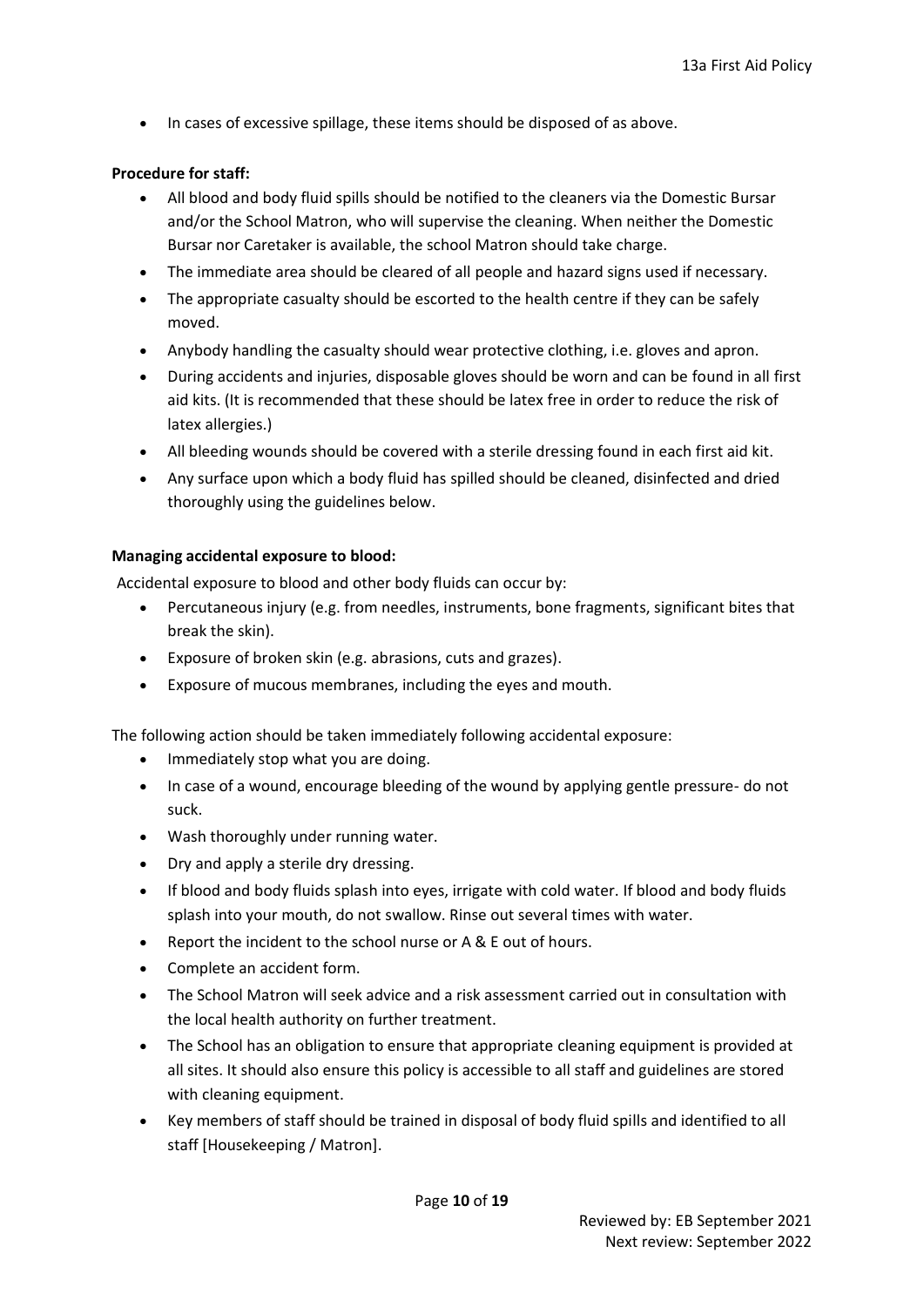# <span id="page-10-0"></span>**OUTSIDE NORMAL SCHOOL HOURS**

E.g. Lettings and parents' evenings.

• During term time 24-hour care is available for school-based events. This care will be coordinated by the staff member in charge of the event.

In addition:

- Organisations or individuals wishing to hire one of the facilities for an activity or function are instructed to make their own risk assessments and provide sufficient first aid cover for their needs.
- Organisers of parents' evenings will use the school first aid provision available during term time such as the Sick Bay and trained First Aiders.
- Organisers of larger events such as concerts are required to risk assess each event separately and arrange appropriate first aid cover.

# <span id="page-10-1"></span>**ASSESSMENT OF FIRST AID NEEDS**

- The Assessment of First Aid Needs will be reviewed annually by the Headmaster, Bursar, Matron, and other staff as appropriate.
- Where the assessment identifies a low risk of injuries access to the Sick Bay, a first aid trained member of staff and a first aid box is considered to be sufficient.
- Where activities pose a higher risk of injury, for example work with dangerous tools or machinery, climbing, rugby or expeditions across rough terrains in remote locations, access to additional aid will be required supported by additional safety measures.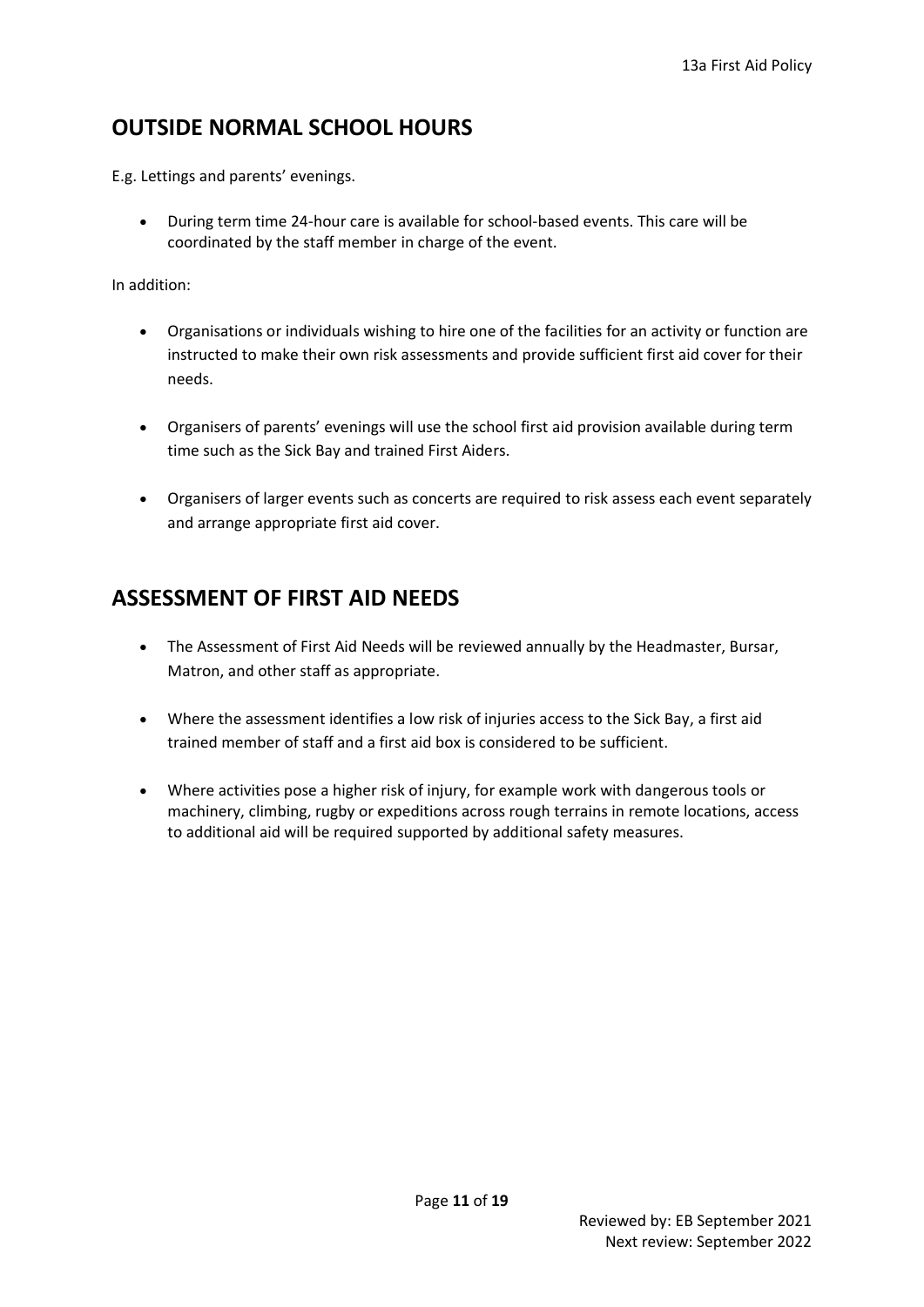# <span id="page-11-0"></span>**PARENTS' SECTION**

The School requests your assistance in looking after the health and wellbeing of the school community:

<span id="page-11-1"></span>**Pupils with serious medical conditions:** e.g. anaphylaxis, diabetes, epilepsy, asthma

- All staff are made aware of pupils with serious medical conditions through the school pupil database – iSAMS. Lists of such pupils as well as a photograph are compiled by matron at the start of each year and are accessible in confidence. Such information is updated as necessary. It is important that the school is kept informed of any changes to pupils' medical conditions.
- Where pupils have adrenaline pens, parents are asked to provide a minimum of two in-date adrenaline pens for their child at all times.
- In the Nursery, Pre-School and Pre-Prep, one adrenaline pen must be available in those locations at all times. The Sick Bay will hold the second adrenaline pen.
- For Prep school pupils the adrenaline pens are kept in the Sick Bay and are accessible at all times.
- Edgeborough pupils who suffer from Asthma must have access to inhalers at all times a spare must be kept with Matron. Parents are asked to provide a labelled in date spare inhaler for their child that can be kept in the Sick Bay.
- Edgeborough School pupils requiring insulin during the school day keep their supply in the Sick Bay fridge.

### <span id="page-11-2"></span>**Medicines**

We hold a supply of non-prescription medicines which we will administer to your child according to your instructions and prior consent (every parent should complete a Medical Form before their child starts at Edgeborough). We are also able to administer prescribed medicines provided; such medicine is taken to Matron with a completed form giving authority to administer the medicine.

It is fully labelled with:

- The dosage.
- Any special storage instructions.
- If pills need to be divided this should be done by a parent before they are brought into school.
- We will, of course try to ensure that the medicine is given at the correct time but your child also has a responsibility to: come to the Sick Bay to take it and ensure that it is taken it home when required.

Records are kept by Matron of all medication or First Aid treatments administered.

With the exception of the Adrenaline pens, the School will not undertake any injections of medicine.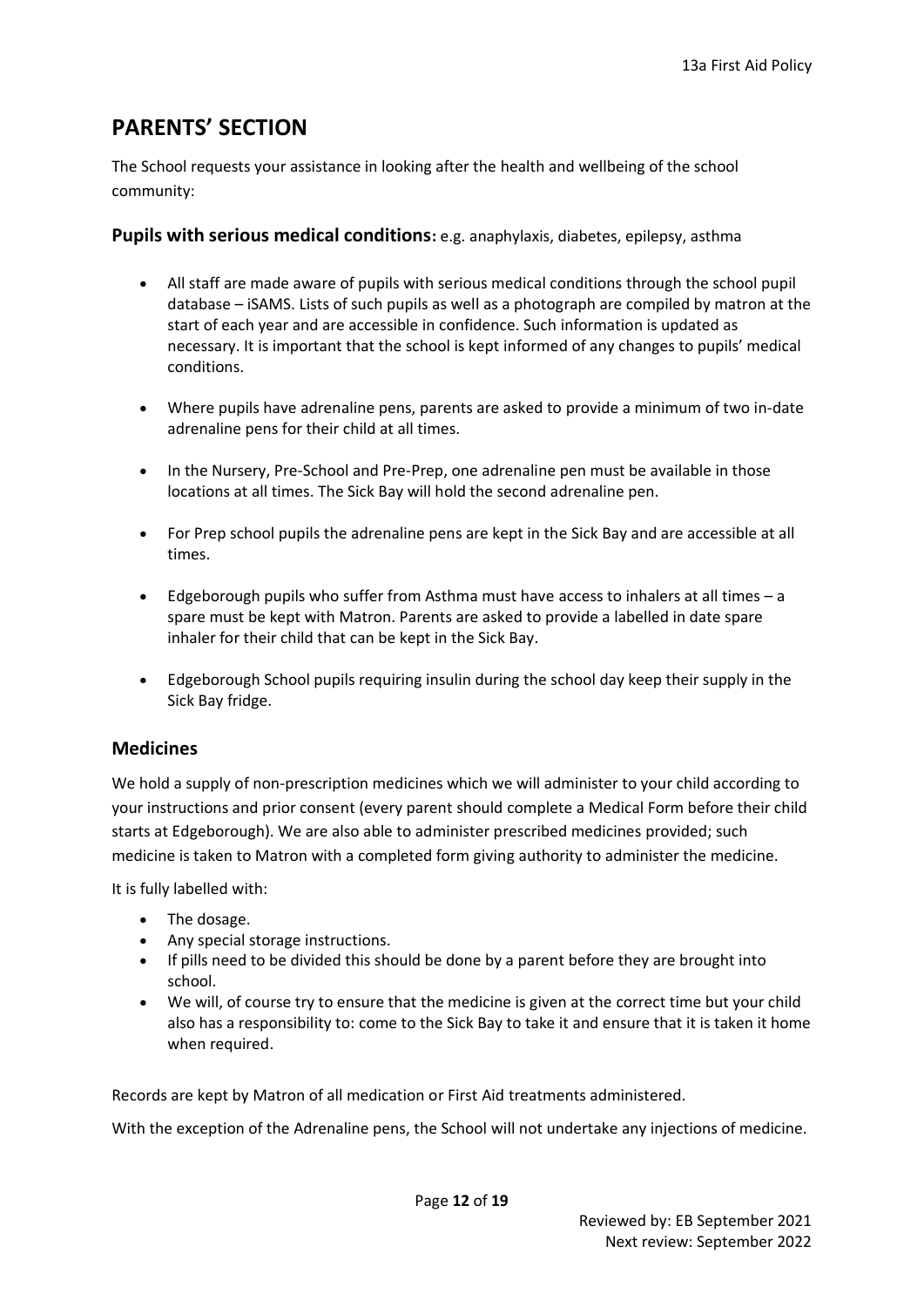If your child has a specific medication for a potentially serious illness, e.g. anaphylaxis, you must ensure that Matron, the office and form teacher are aware of where it is kept at all times. Parents of children with any medical conditions will be asked to complete a Medical Questionnaire to enable all staff to identify them if there is a problem and know what to do. Please ensure that all contact information is kept up to date and any changes are notified to the office as soon as possible.

For more information, please see our **Administration of Medication Policy.**

### <span id="page-12-0"></span>**Illness Outside School**

If a child displays any symptoms that could be related to Covid-19 (high temperature, loss of sense of taste or smell, new or persistent cough) or tests positive on a lateral flow test, the child should not be sent to school. A PCR test may be advised. If the result is negative (and all lateral flow tests are negative), the child should return to school when they are well enough. If either form of test is positive, the parents should inform the school and keep the child off in accordance with current guidance.

If your child is unwell before coming to school in the morning, please consider very carefully whether they are fit enough to get through the school day. If you have doubts, particularly in the case of sickness or an upset stomach before school, it may be prudent to keep them away from school. As we have very limited facilities for convalescence, it could be embarrassing if the symptoms persist or recur during the day. Please also consider the risk of your child spreading infection to other pupils. For the well-being of all children and staff we have a strict 48-hour rule in all cases of sickness or diarrhoea and 24 hours for a raised temperature.

Parents of pupils are contacted in writing at the start of each academic year with a reminder of the school's procedures for children who are ill or infectious and further reminders and information are sent during the term. If your child is suffering from anything which is highly contagious (e.g. conjunctivitis, impetigo), *please do not send them to school*. If you think your child may be suffering from something which may be contagious, e.g. chicken pox, please tell their form teacher or Matron and confirm it with them as soon as it has been verified. If we are aware of a contagious illness within the school, we will inform relevant parents by letter and/or text message.

### <span id="page-12-1"></span>**Injuries**

#### **Injuries at School**

There are numerous ways in which a child can be injured and a school day is no different from any other. Our aim is that any injuries received at school are treated as quickly as possible and pupils are given the relevant assistance needed for the injury they have received. To that end:

All our staff are given first aid training and many teachers who work with EYFS and Pre-Prep pupils are given paediatric first aid training.

For some events which may be deemed to carry more than the usual levels of injury, such as the Fireworks evening, additional first aid provision will be available.

If an injury appears sufficiently serious that your child should be taken to hospital, we will make every effort to get in touch with you first so that you can either take them or at the very least meet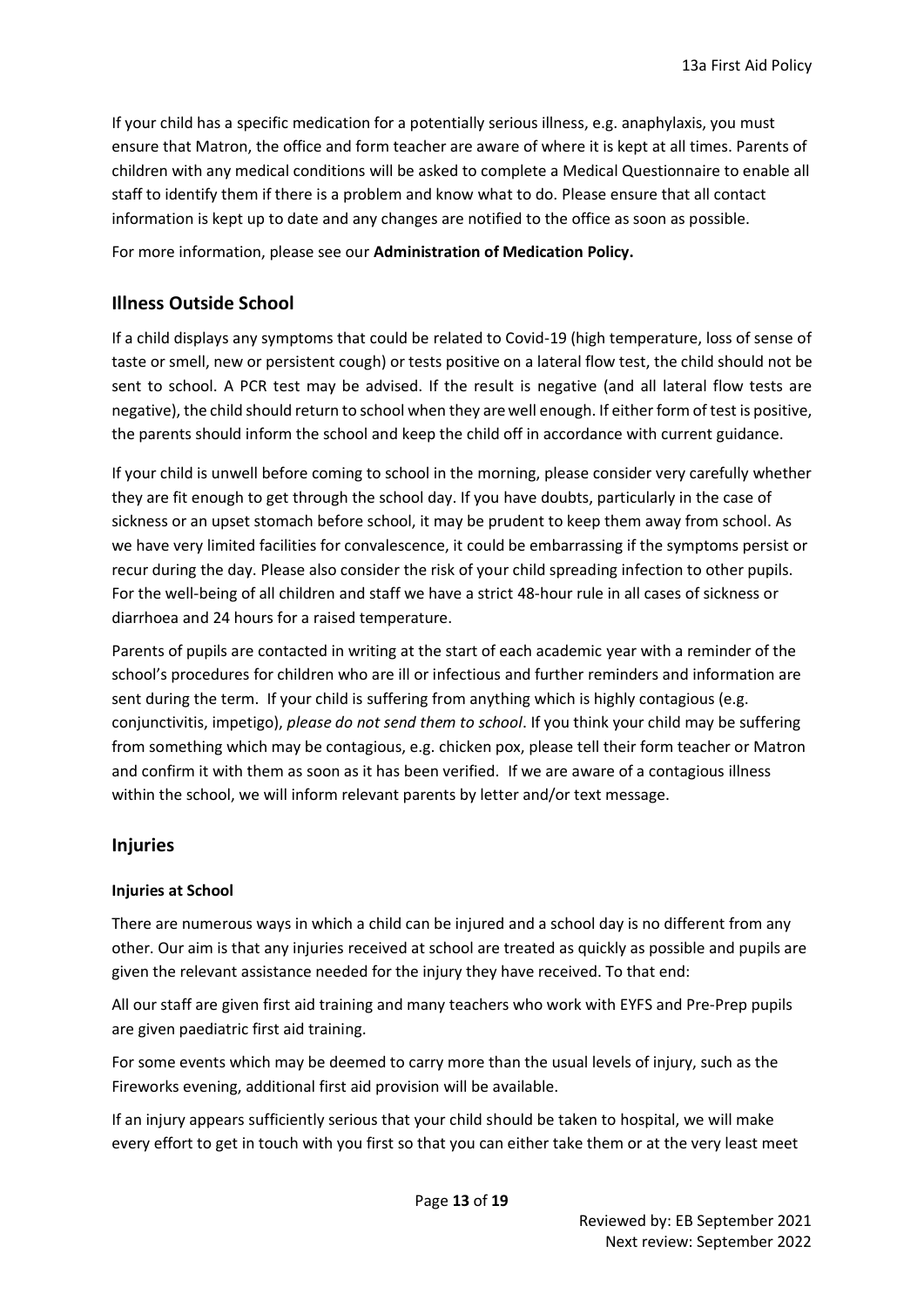them there. If we cannot reach you, a member of staff will take them to hospital and efforts to contact you will continue from school.

If an ambulance is needed, a member of staff will go in the ambulance with your child and you will be contacted, told what has happened and where your child has been taken as soon as is possible.

For all injuries received at school which are reported to a member of staff, an accident report will be completed. If necessary, a treatment slip will be sent home with your child.

For head injuries, we will contact you and let you know that your child has received an injury to their head, the extent of the injury and the action we have taken. Most head injuries received at school do not require your child to be collected. This call is just precautionary in case of any ill effects in the evening.

### **Injuries Outside School**

If your child has had an injury outside school which may affect them during school you should send a note in to the form teacher who will tell the office. If your child has suffered a concussion outside school, he / she should not play contact sports for three weeks.

### <span id="page-13-0"></span>**Off Games**

If your child is to be off games for any reason they should bring in a note or an email should be sent to Matron to explain why they should not be taking part in the games lesson and how long this situation will continue. Pupils who are off games are supervised and are expected to work at school during the games period. It should not be expected that off games pupils can go home unless the off-games status is long term due to prolonged injury.

We will make every effort to ensure that any child suffering from illness or injury at school is kept as comfortable as possible and is dealt with sympathetically and appropriately keeping parents fully informed of the situation.

### <span id="page-13-1"></span>**Dental Care**

Parents are asked to make sure that their children pay regular visits to their dentist and appointments must be made out of school hours. Permission will only be given for appointments within school hours in cases of emergency or real need.

Accidents which can involve teeth are of course a potential hazard within a school environment; we recommend that you consider dental insurance which will cover treatment required after any accidental damage has been caused.

In the Early Years oral hygiene features as a part of the curriculum offered (in accordance to the EYFS 2021).

### <span id="page-13-2"></span>**EYFS - Early years' foundation stage**

Minor accidents will be dealt with by Early Years staff using protective surgical gloves. Staff regularly attend paediatric First Aid courses which meet with Ofsted approval and adhere to the guidelines given. Accidents of a more serious nature, or if the member of staff is unsure of the implications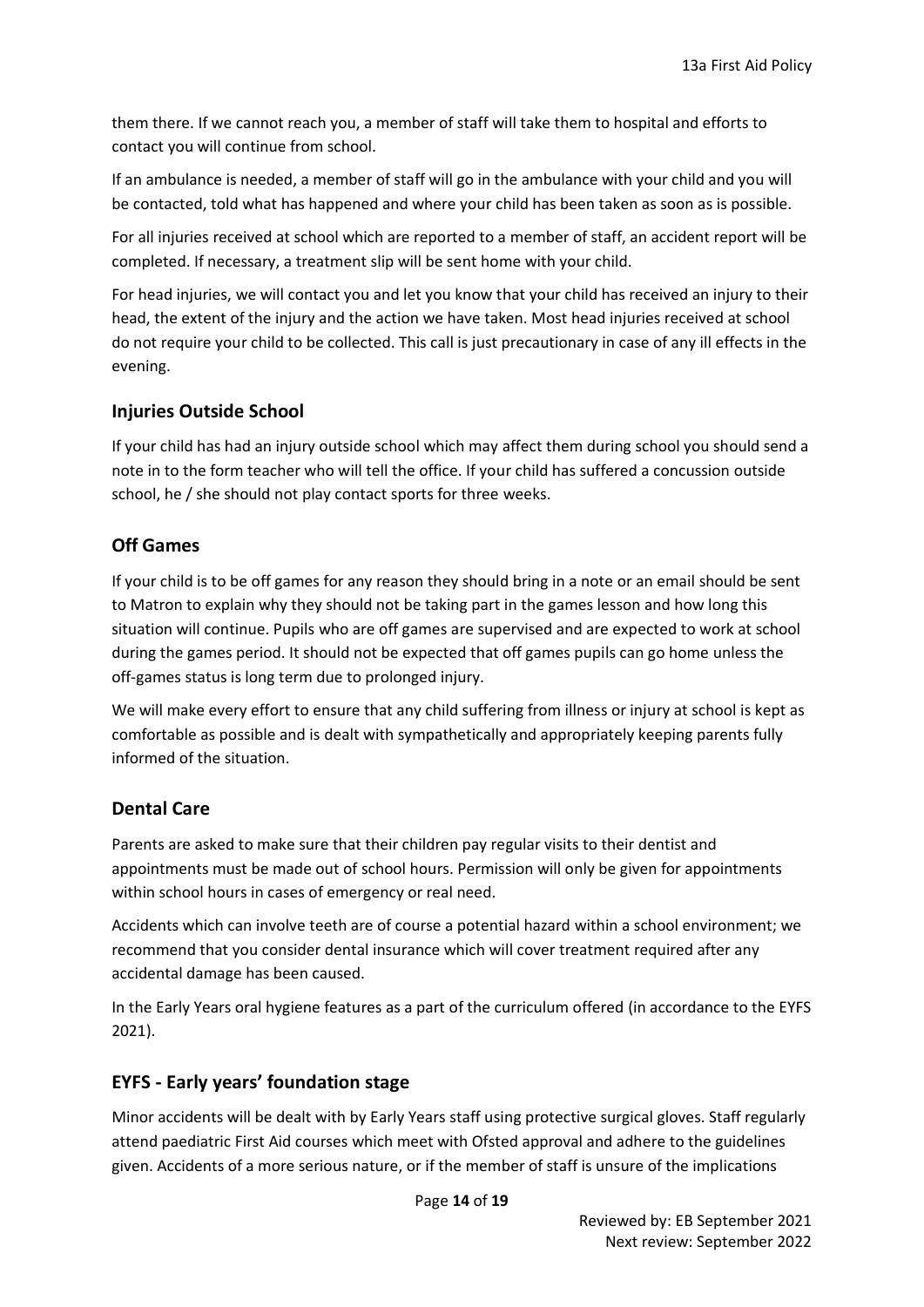involved, will be dealt with by Matron. Ice packs are not to be used on head injuries and only hypoallergenic plasters to be placed on children's minor cuts. Matron is consulted with all head bumps and parents called following the incident.

First Aid kits are kept in the Pre-Prep staff room, Nursery and Pre-School and are taken on outings. A First Aid Kit is also kept in the outdoor classroom for woodland activities (OWL). The contents are constantly checked and replenished when necessary. [Appendix 1]

All accidents, however small, will be recorded on an accident form in Nursery, Pre-School and Pre-Prep. Incidents will be recorded in the Incident Book including those that have occurred at home which could affect the child's time at school and those which occur at school (e.g. biting). Both the accident forms and the incident book will be signed by the member of staff present at the accident/incident and/or who has given first aid, and the parent/carer responsible for child. Parents will be informed of any accident or injury sustained and any First Aid given on the same day as the incident.

More serious accidents, incidents and near misses are recorded on the relevant forms kept in Nursery, Pre-School and Reception. These are completed by Staff responsible for child/children at the time of the event and signed by the Head of Nursery / Pre-Prep who will also implement any further action required and pass the form to Matron/the Bursar.

Medicines will only be given with written consent from parents and if the relevant Administration of Medicines form is completed. Parents sign and receive a copy of the form when collecting their child. Medicines should also be in the original container, named and with the dosage and frequency written on them. This will be recorded by the Nursery/Pre-School/Pre-Prep staff in a daily diary. Parents sign a consent form for Matron to give, or not to give, Calpol to their child. Allergy forms are completed by parents prior to entry. Children with life-threatening allergies will have, if appropriate, named adrenaline pens on the premises.

If a child is unwell, they should not attend school. To prevent the spread of infection to other children and staff, all children must stay away for 24/48 hours after the last symptoms of their illness; this includes fever (24 hours), vomiting and diarrhoea (both 48 hours). This will also help to build up the child's stamina and so prevent them contracting another illness. The day is very busy and varied and unlike at home they are in and out of the building with changing temperatures and demands. It is often advisable for the child to attend a slightly shorter session i.e. the morning rather than full day when returning. If unsure please contact the child's teacher.

During the day if a child is unwell the parents/carers will be contacted so that he/she can be collected from school as soon as possible. If there is immediate cause for concern Matron will be contacted to administer appropriate treatment or if necessary, contact the emergency services.

Parents of EYFS pupils are contacted in writing at the start of each academic year with a reminder of the school's procedures for children who are ill or infectious. Please follow the guidelines for contagious diseases such as impetigo and chickenpox and keep children at home whilst infectious. If we are aware of a contagious illness within the Nursery/Pre-School we will inform parents via the Friday letter, text message, email and/or notice board. Parents are to phone in to inform the school if their child is diagnosed with an illness.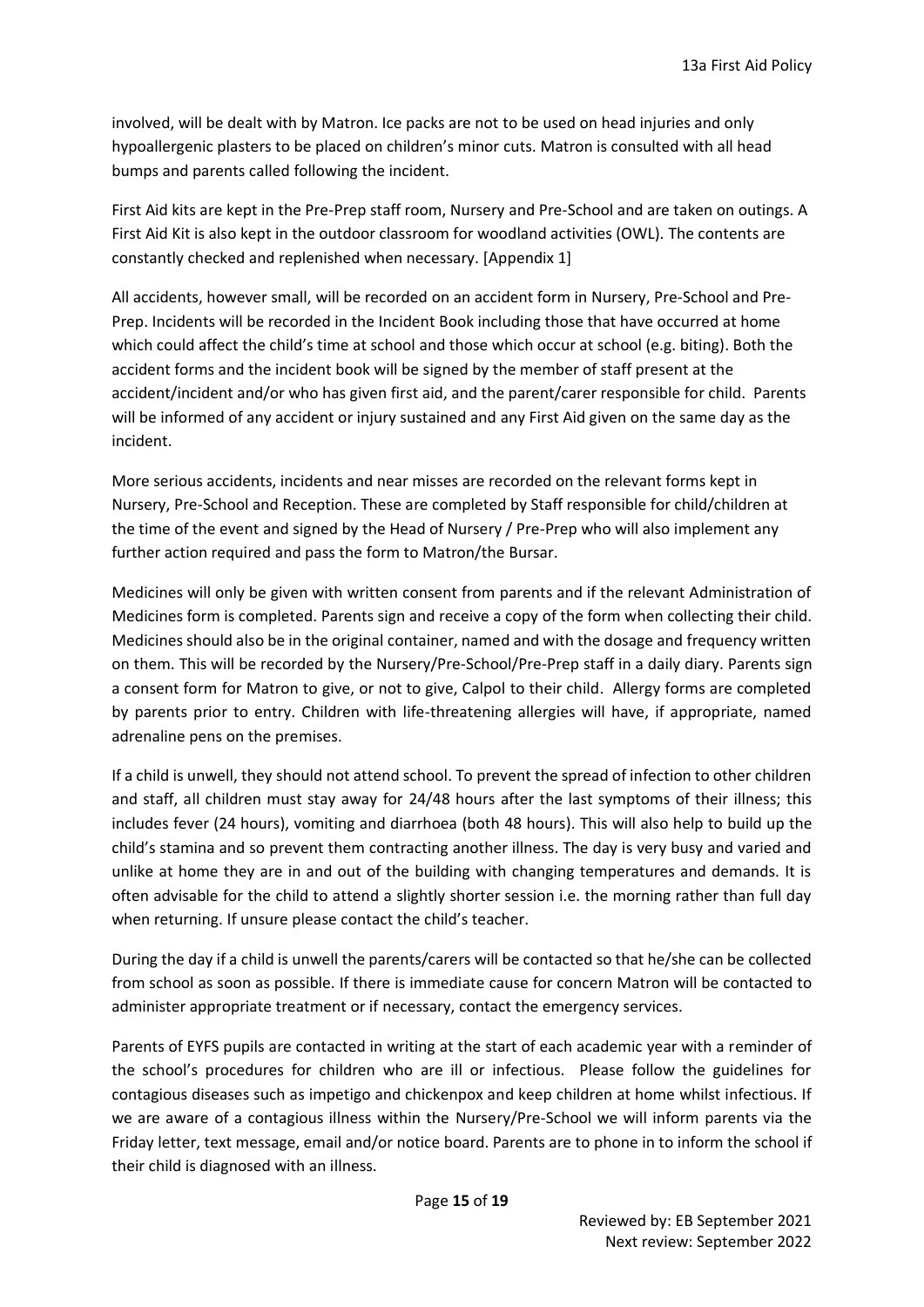It is the responsibility of parents to keep the School updated of any changes to health and medical requirements for school. The School cannot be responsible if information is not forthcoming.

| <b>First Aid Boxes:</b>    | <b>Locations</b>                                  |  |  |  |
|----------------------------|---------------------------------------------------|--|--|--|
| Staff common room          | Book shelf with Inhaler and spacer                |  |  |  |
| Art room                   | On the shelf near the sink                        |  |  |  |
| DT                         | Workshop - on the shelf                           |  |  |  |
| <b>Punshon Hall</b>        | Sports office by the door with inhaler and spacer |  |  |  |
| Science room 1             | Mounted by the door                               |  |  |  |
| Science room 2             | Shelf on the right of door                        |  |  |  |
| Science room 2 kitchen     | In the cupboard next to the sink                  |  |  |  |
| Swimming pool              | Next to the Girls changing room                   |  |  |  |
| Pre prep staff common room | Staff common room with inhaler and spacer         |  |  |  |
| <b>Hawkes</b>              | In the cupboard in the Hawkes Room                |  |  |  |
| Nursery                    | Kitchen                                           |  |  |  |
| Pre-School                 | Kitchen                                           |  |  |  |
| EYFS and Years 1 &2        | Outdoor classroom                                 |  |  |  |
| Main Kitchen               | Tea and Coffee Room                               |  |  |  |
| Boarding house kitchen     | Above the fire place in boarders' kitchen         |  |  |  |
| Minibuses                  | In the front of the minibus                       |  |  |  |
| <b>Maintenance Shed</b>    | Just inside the door on the wall                  |  |  |  |

# <span id="page-15-0"></span>**APPENDIX 1 – First Aid Kit Locations**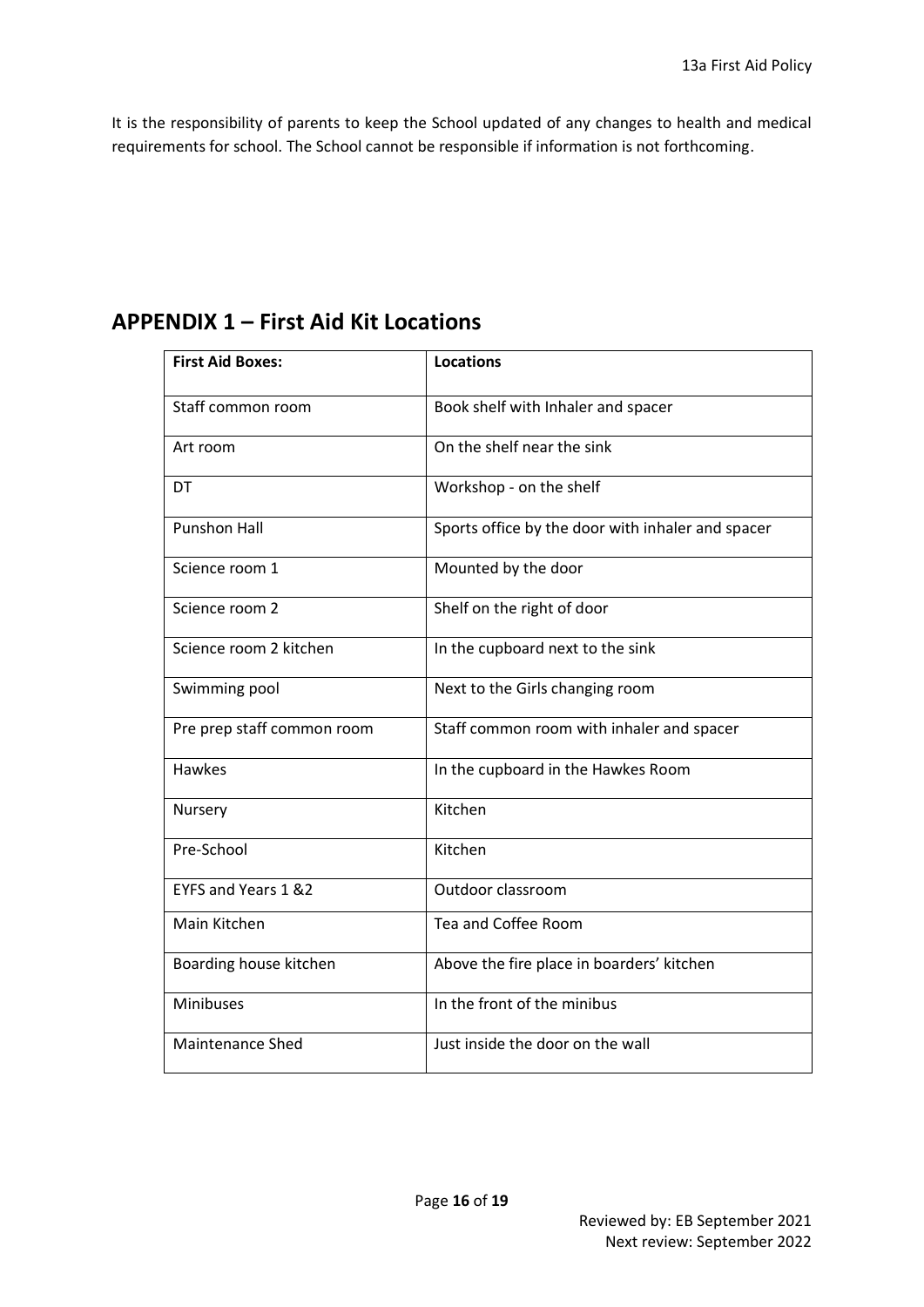# <span id="page-16-0"></span>**APPENDIX 2 – Defibrillator Location**







Location of the defibrillator - on the wall of the Pre Prep cabin.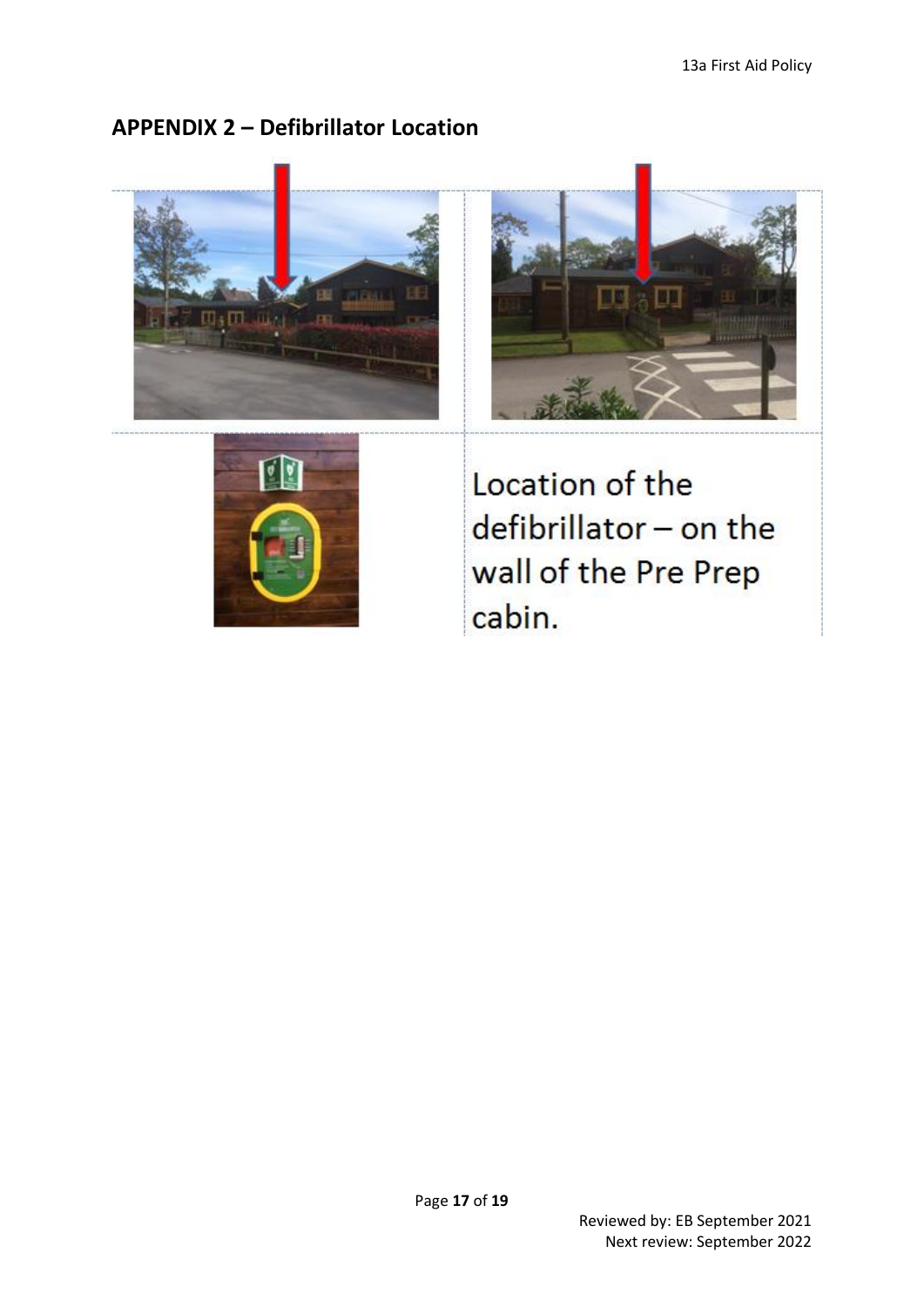# <span id="page-17-0"></span>Appendix **3 – List of First Aiders on the Staff**

| <u>Starf in St Alu Training List ZUZ I-ZZ</u> |                  |                      |                |
|-----------------------------------------------|------------------|----------------------|----------------|
| <b>NAME</b>                                   | <b>POSITION</b>  | <b>QULAIFICATION</b> | <b>EXPIRES</b> |
| <b>Charlotte Roberts</b>                      | Nursery          | PFA (QA Level 3)     | Aug 24         |
| Denise Horn                                   | Nursery          | PFA (QA level 3)     | Aug 24         |
| Jo Uprichard                                  | Nursery          | PFA (QA level 3)     | Aug 24         |
| Leah Hawkins                                  | Nursery          | PFA (QA level 3)     | Aug 24         |
| Zoe Rutherford                                | Nursery          | <b>PFA</b>           | <b>Dec 22</b>  |
| Berni Schoenberg                              | Nursery          | PFA (QA level 3)     | Aug 24         |
| Sally Hayman-start                            | Reception        | PFA (QA level 3)     | Aug 24         |
| Rory Watson                                   | Reception        | PFA (QA level 3)     | Aug 24         |
| <b>Tara Platt</b>                             | Reception        | PFA (QA level 3)     | Aug 24         |
| Shona Sutton                                  | Reception        | PFA (QA level 3)     | Aug 24         |
| Jayne Symons                                  | Head of Pre-Prep | PFA (QA level 3)     | Aug 24         |
| Gill Iffland                                  | Pre-Prep         | PFA (QA level 3)     | Aug 24         |
| Jo Lockley                                    | Pre-Prep         | PFA (QA level 3)     | Aug 24         |
| Camilla Hooper                                | Pre-Prep         | PFA (QA level 3)     | Aug 24         |
| Anouk Van der Heijden                         | Pre-Prep         | PFA (QA level 3)     | Aug 24         |
| Lucy Liddicoat                                | Pre-Prep         | PFA (QA level 3)     | Aug 24         |
| Jill Smith                                    | Pre-Prep         | <b>APFA</b>          | Aug 24         |
| Jo Chipperfield                               | Prep             | <b>APFA</b>          | Apr 24         |
| Sarah Khan                                    | Prep             | <b>APFA</b>          | Apr 24         |
| Chris Wood                                    | Prep             | <b>APFA</b>          | Apr 24         |
| Marian Holland                                | Prep             | <b>APFA</b>          | Apr 24         |
| Jennifer Thomas                               | Prep             | <b>APFA</b>          | Apr 24         |
| <b>Colette Grist</b>                          | Prep             | <b>APFA</b>          | Apr 24         |
| Charlie Grayson                               | Prep             | <b>APFA</b>          | Apr 24         |
| <b>Kate Davies</b>                            | Prep             | <b>APFA</b>          | Apr 24         |
| <b>Tim Barette</b>                            | Prep             | <b>APFA</b>          | Apr 24         |
| Harrison King                                 | Prep             | <b>APFA</b>          | Apr 24         |
| Paddy Flannery                                | Prep             | APFA/RLS             | Apr 24/Aug 23  |
| Alice Toynton                                 | Prep             | APFA/EFAW            | Apr 24/Nov 21  |
| Louisa Bird                                   | Prep             | <b>APFA</b>          | Apr 24         |
| Pippa Parker                                  | Prep             | <b>EFAW</b>          | May 24         |
| James Wells-Cole                              | Prep             | <b>APFA</b>          | Apr 24         |
| Domitille Johnson                             | Prep             | <b>APFA</b>          | Apr 24         |
| Claire Lock                                   | Prep             | <b>APFA</b>          | Apr 24         |
| Sabrina Hinchliffe                            | Prep             | APFA/RLS             | Apr 24/Aug 23  |
| Tom Robson                                    | Prep             | <b>APFA</b>          | Apr 24         |
| Ellie Buckey                                  | Prep             | <b>APFA</b>          | Apr 24         |
| Ken Annis                                     | Prep             | <b>APFA</b>          | Apr 24         |
| Emi Thornburn                                 | Prep             | <b>APFA</b>          | Apr 24         |

#### Staff First Aid Training List 2021-22